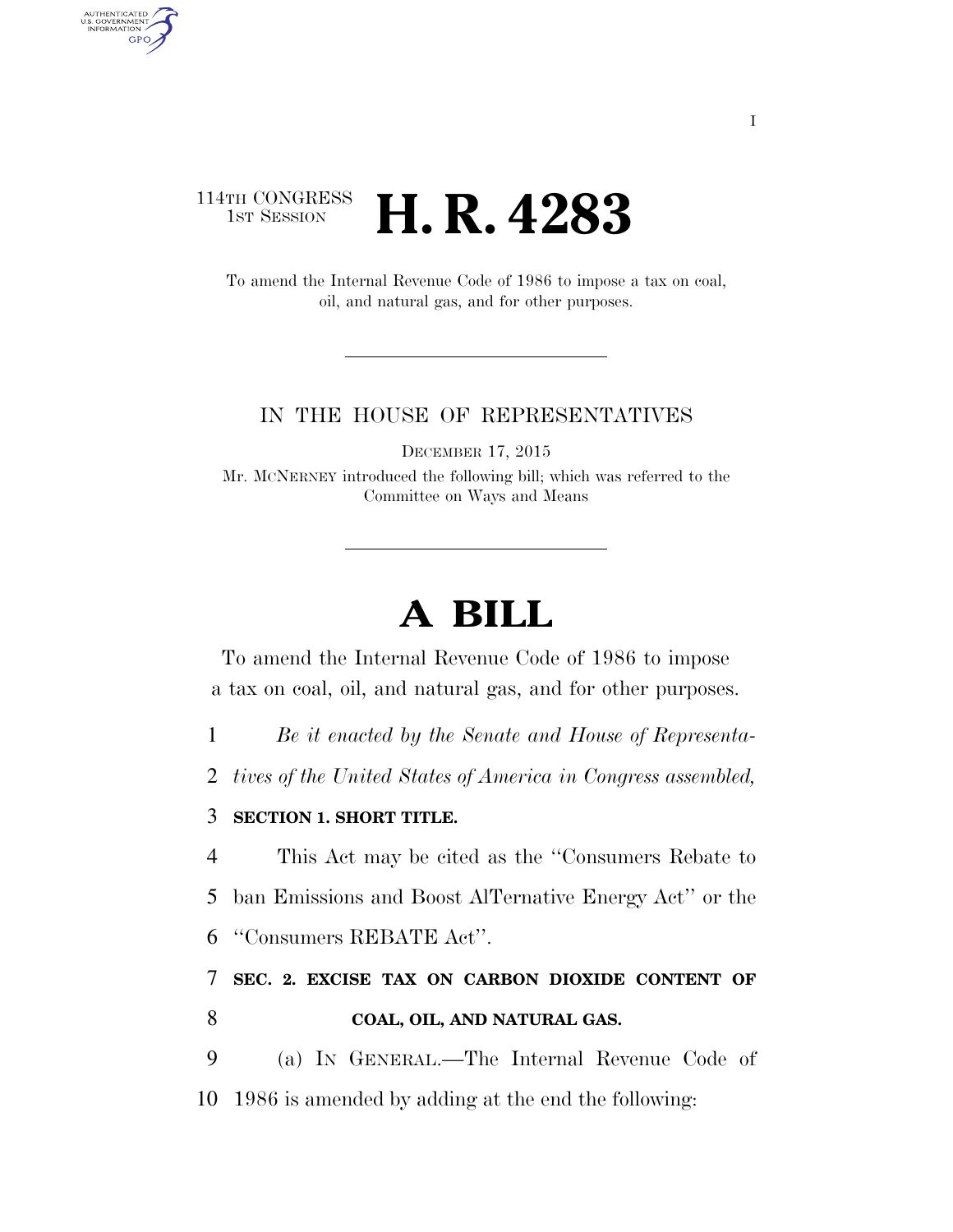# **''Subtitle L—Carbon Dioxide Con- tent of Coal, Oil, and Natural Gas**

''Sec. 9901. Imposition of tax. ''Sec. 9902. Carbon equivalency fee. ''Sec. 9903. Definitions. ''Sec. 9904. Special rules.

#### **''SEC. 9901. IMPOSITION OF TAX.**

 ''(a) IN GENERAL.—There is hereby imposed a tax on producing at the wellhead or mine in the United States, or importing, a taxable carbon substance.

8  $"$  (b) RATE OF TAX.—

|    | "(1) IN GENERAL.—The tax imposed under                |
|----|-------------------------------------------------------|
| 10 | subsection (a) shall be the applicable amount per ton |
| 11 | of carbon dioxide content of the life-cycle emissions |
| 12 | from the taxable carbon substance.                    |

13 "(2) APPLICABLE AMOUNT.—For purposes of paragraph (1)—

15 "(A) For calendar year 2016, the term 'applicable amount' means \$15.

17 ''(B) For a calendar year after 2016, the term 'applicable amount' means the amount in effect under subparagraph (A) for the preceding calendar plus \$15.

21 "(3) TARGET ATTAINMENT YEAR.—

22 "'(A) In GENERAL.—For any calendar year that is a target attainment year, paragraph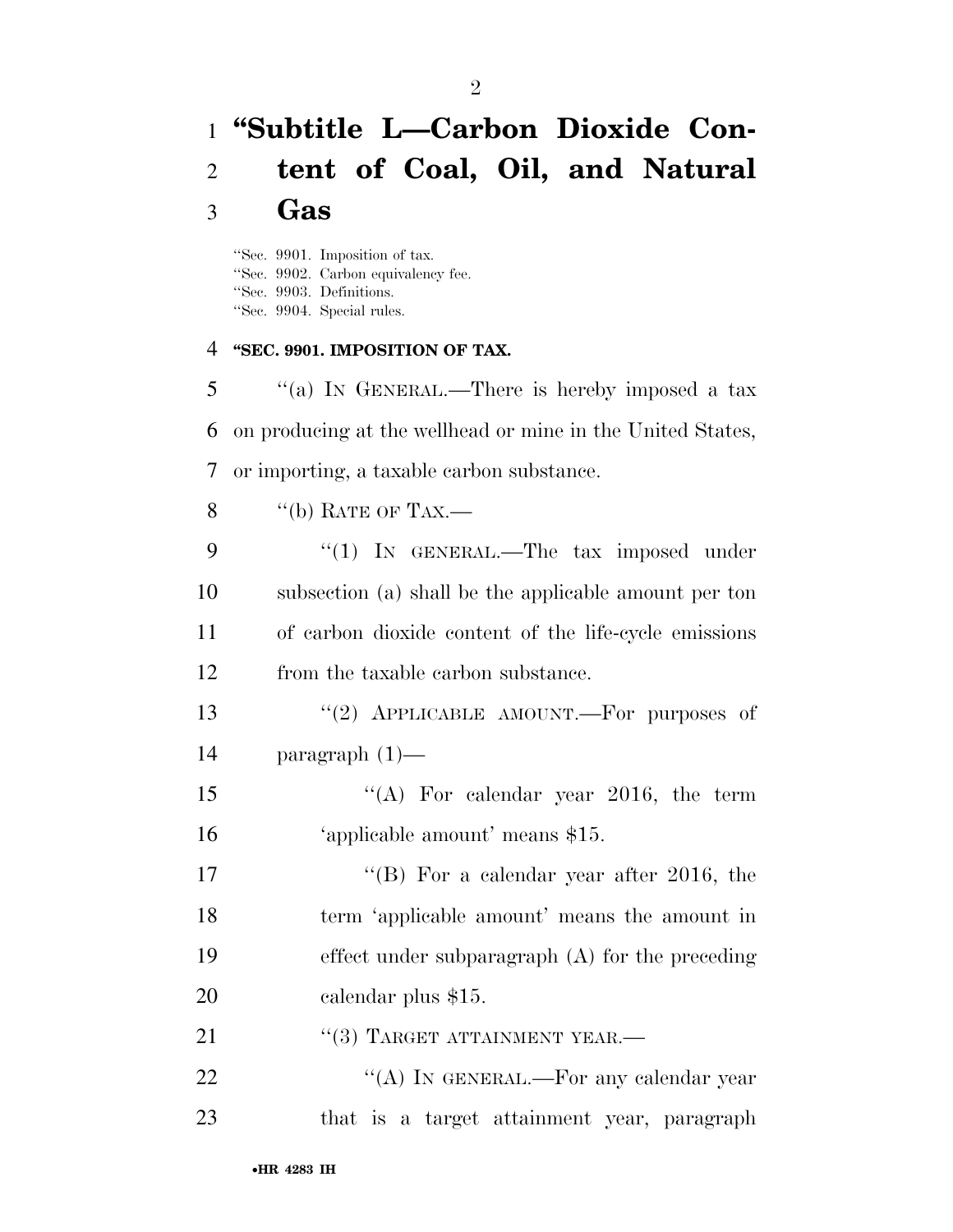1  $(2)(B)$  shall be applied by substituting 'zero 2 dollars' for '\$15'.

3 "(B) TARGET ATTAINMENT YEAR.—For purposes of subparagraph (A), the term 'target attainment year' means any calendar year for which the Secretary of the Treasury, in con- sultation with the Administrator of the Envi- ronmental Protection Agency, determines that the life-cycle emissions from taxable carbon substances in the United States is 50 percent of the life-cycle emissions from taxable carbon substances in the United States in 2005. Each determination under the preceding year shall be made not later than 180 days before the begin-ning of the calendar year to which it relates.

16 "(c) BY WHOM PAID.—The tax imposed by sub- section (a) shall be paid by the producer, miner, or im-porter of the taxable carbon substance.

19 "(d) REGULATIONS.—The Secretary shall issue such regulations as may be necessary or appropriate to carry out this subtitle, including regulations relating to the time- ly and efficient issuance of permits and collection of pay-ments for such permits.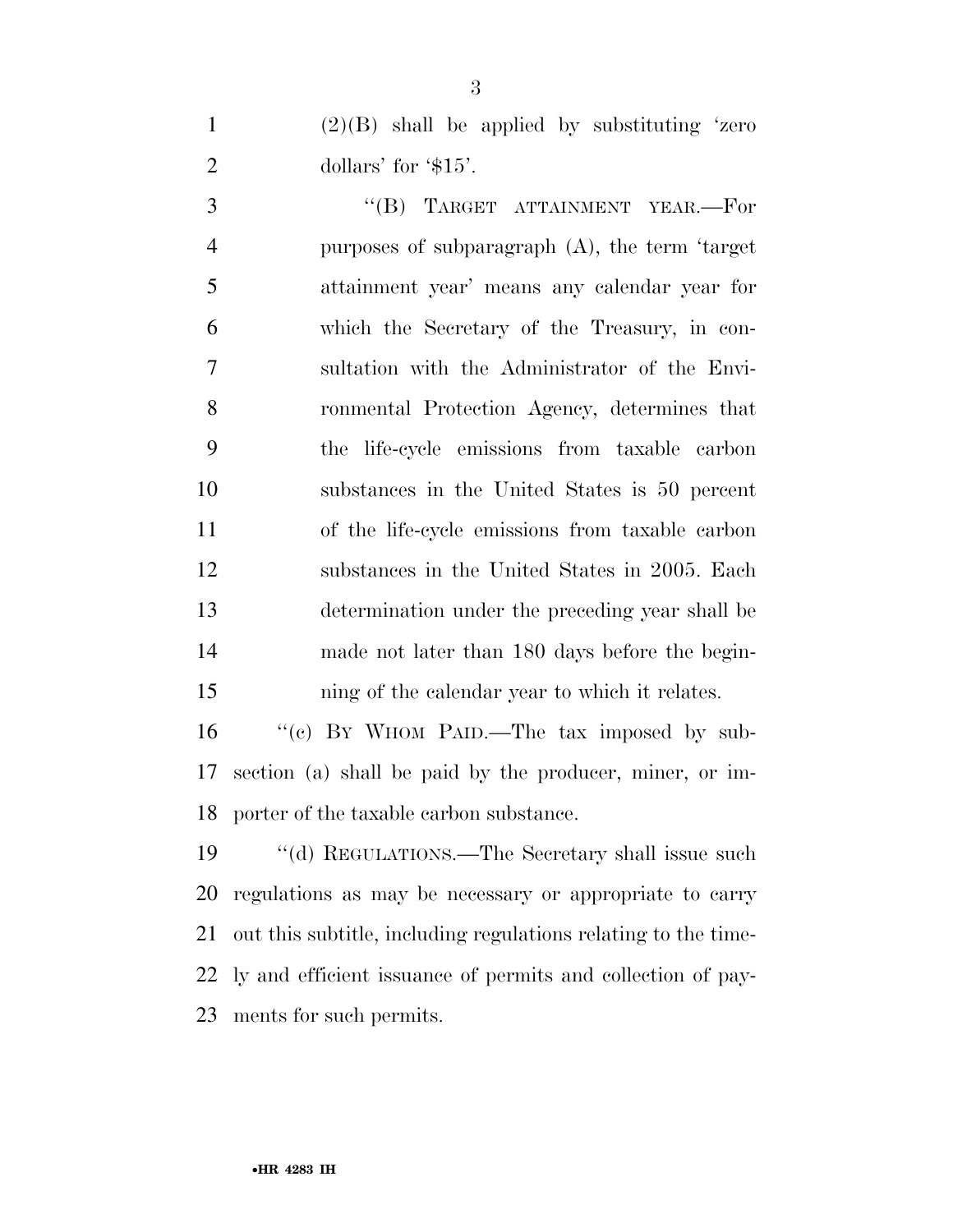**''SEC. 9902. CARBON EQUIVALENCY FEE.** 

2  $\cdot$  "(a) PURPOSE.—The purpose of this section is to en-sure the environmental effectiveness of this subtitle.

 ''(b) IMPORTS.—The Secretary shall impose carbon equivalency fees to be collected by the Commissioner re- sponsible for U.S. Customs and Border Control on imports of goods containing or produced using a taxable carbon substance. The amount of the carbon equivalency fee with respect to the import of any good shall be equal to the cost that domestic producers of a comparable good incur as a result of—

12 ''(1) the tax imposed under section 9901, and 13 ''(2) carbon equivalency fees imposed under this subsection on any goods used in the production of such good.

 ''(c) EXPIRATION.—This section shall cease to have effect at such time as and to the extent that—

18 ''(1) an international agreement requiring coun- tries that emit carbon dioxide or produce goods con- taining or using taxable carbon substances to adopt equivalent measures comes into effect, or

  $\qquad$   $\qquad$   $(2)$  the country of export has implemented equivalent measures, as determined by the Sec-retary, in consultation with the Secretary of State.

### **''SEC. 9903. DEFINITIONS.**

26 "For purposes of this subtitle—

#### •**HR 4283 IH**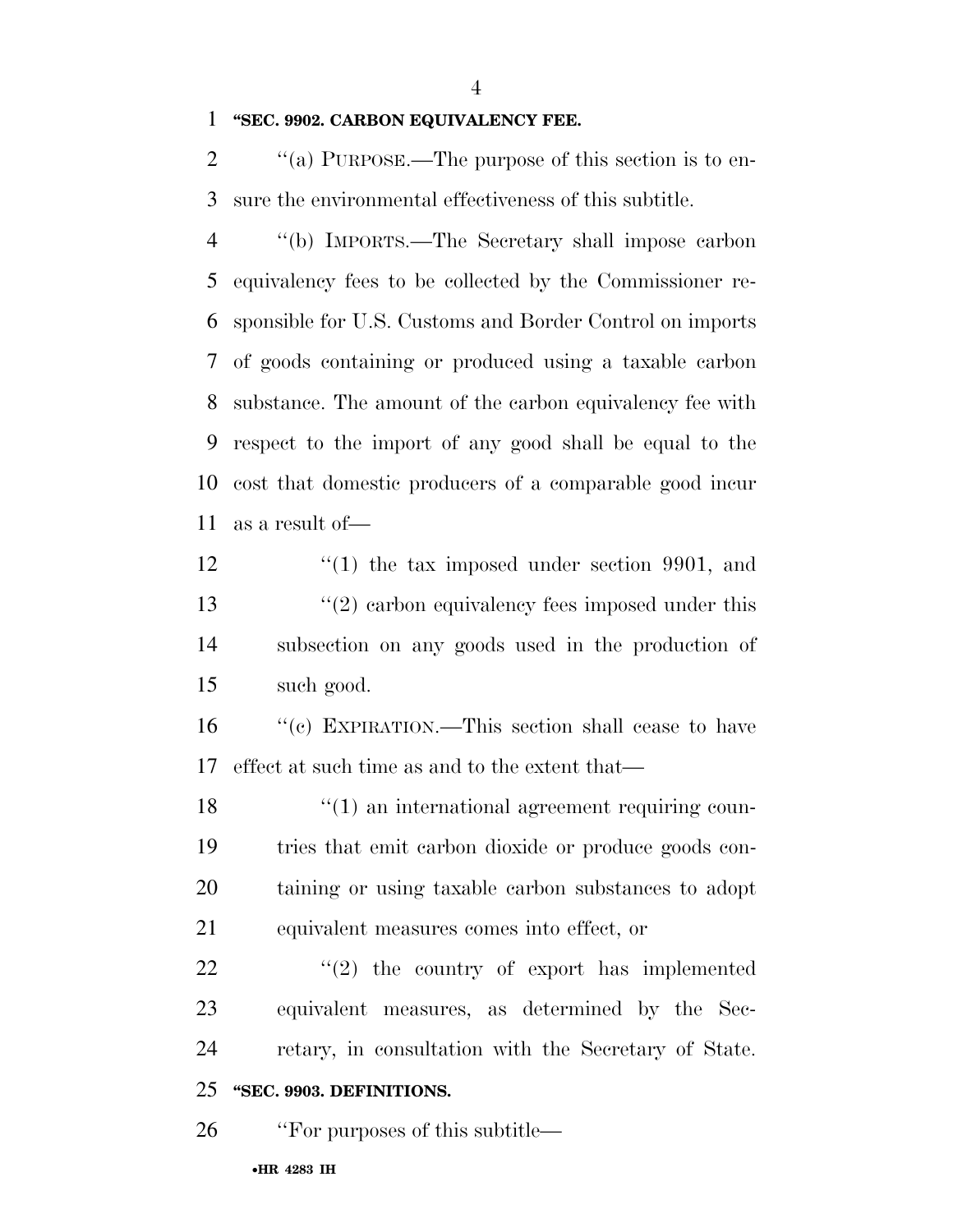| $\mathbf{1}$   | $(1)$ TAXABLE CARBON SUBSTANCE.—The term                           |
|----------------|--------------------------------------------------------------------|
| $\overline{2}$ | 'taxable carbon substance' means-                                  |
| 3              | $\lq\lq (A)$ coal,                                                 |
| $\overline{4}$ | $\lq (B)$ oil, and                                                 |
| 5              | "(C) natural gas.                                                  |
| 6              | "(2) $COAL$ .—The term 'coal' includes lignite,                    |
| 7              | anthracite, bituminous, subbituminous, peat or other               |
| 8              | forms of what is commonly referred to as coal pro-                 |
| 9              | duced from a mine.                                                 |
| 10             | "(3) OIL.—The term 'oil' includes crude oil                        |
| 11             | condensates, natural gasoline, shale oil, any bitumen              |
| 12             | or bituminous mixture, any oil derived from a bitu-                |
| 13             | men or bituminous mixture, and any oil derived                     |
| 14             | from kerogen-bearing sources.                                      |
| 15             | "(4) NATURAL GAS.—The term 'natural gas'                           |
| 16             | means either natural gas unmixed, or any mixture of                |
| 17             | natural and artificial gas.                                        |
| 18             | $\cdot\cdot$ (5) LIFE-CYCLE EMISSIONS.—The term $\cdot\cdot$ life- |
| 19             | cycle emissions' means total life-cycle emissions of               |
| 20             | carbon dioxide from a taxable carbon substance                     |
| 21             | which shall be determined by the Administrator of                  |
| 22             | the Environmental Protection Agency.                               |
| 23             | ``(6)<br>UNITED STATES.—The term 'United                           |
| 24             | States' means the States, and territory or possession              |
| 25             | of the United States, and the District of Columbia.                |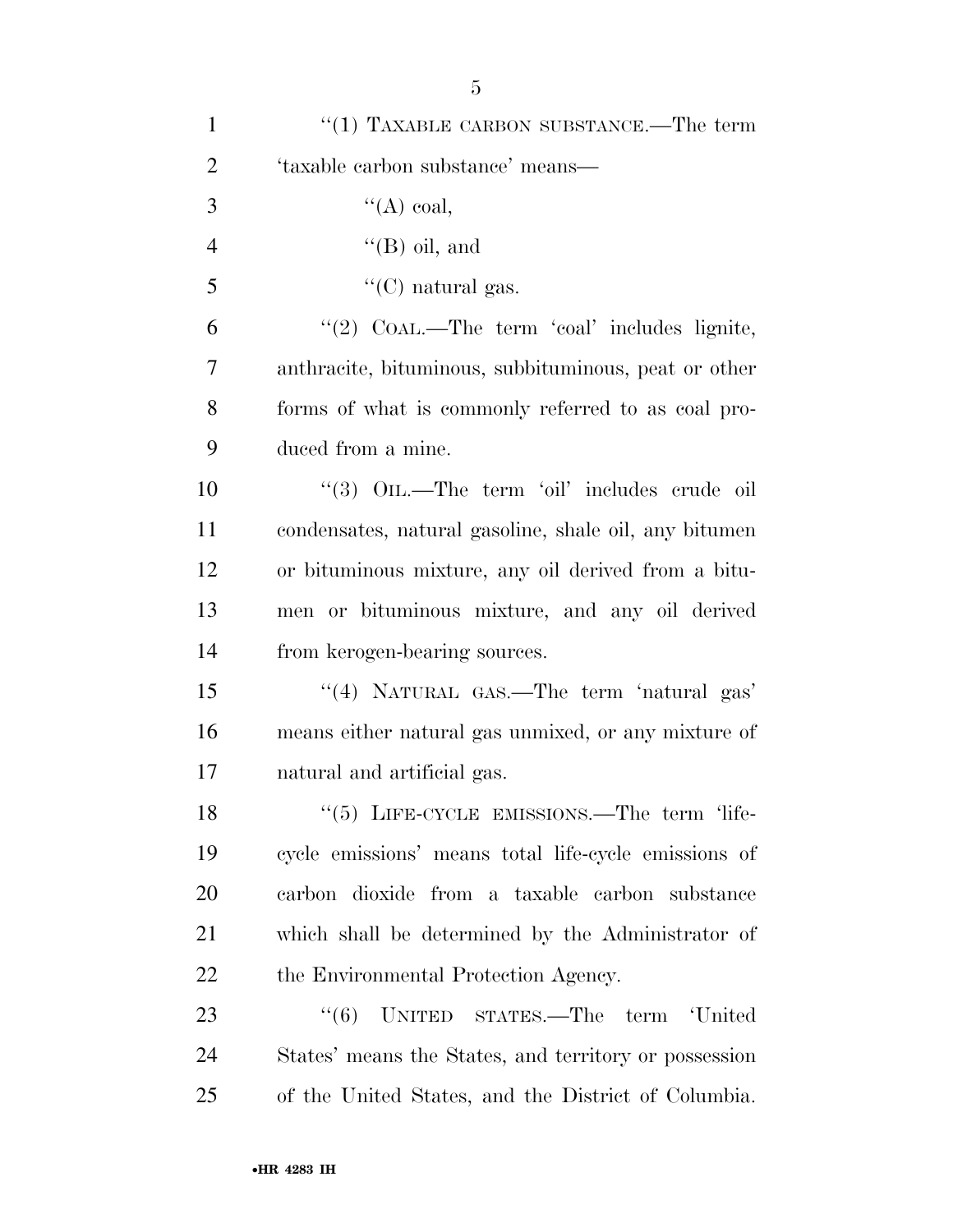## **''SEC. 9904. SPECIAL RULES.**

| $\overline{2}$ | "(a) EXPORT.—For purposes of this subtitle—               |
|----------------|-----------------------------------------------------------|
| 3              | "(1) IN GENERAL.—No tax shall be imposed                  |
| $\overline{4}$ | under section 9901 on the production or mining of         |
| 5              | a taxable carbon substance which is intended for ex-      |
| 6              | port, including the sale or resale by a purchaser to      |
| 7              | a second purchaser for export.                            |
| 8              | "(2) PROOF OF EXPORT REQUIRED.—Rules                      |
| 9              | similar to the rules of section $4221(b)$ shall apply for |
| 10             | purposes of paragraph (1).                                |
| 11             | "(3) CREDIT OR REFUND WHERE TAX PAID.                     |
| 12             | "(A) IN GENERAL.—Except as provided in                    |
| 13             | subparagraph $(B)$ , if—                                  |
| 14             | "(i) tax under section 9901 was paid                      |
| 15             | with respect to any taxable carbon sub-                   |
| 16             | stance, and                                               |
| 17             | $``(ii)(I)$ such substance was exported                   |
| 18             | by any person, or                                         |
| 19             | "(II) such substance was used as a                        |
| 20             | material in the manufacture or production                 |
| 21             | of a substance which was exported by any                  |
| 22             | person and which, at the time of export,                  |
| 23             | was a taxable carbon substance (as defined                |
| 24             | in section $9902(1)$ ),                                   |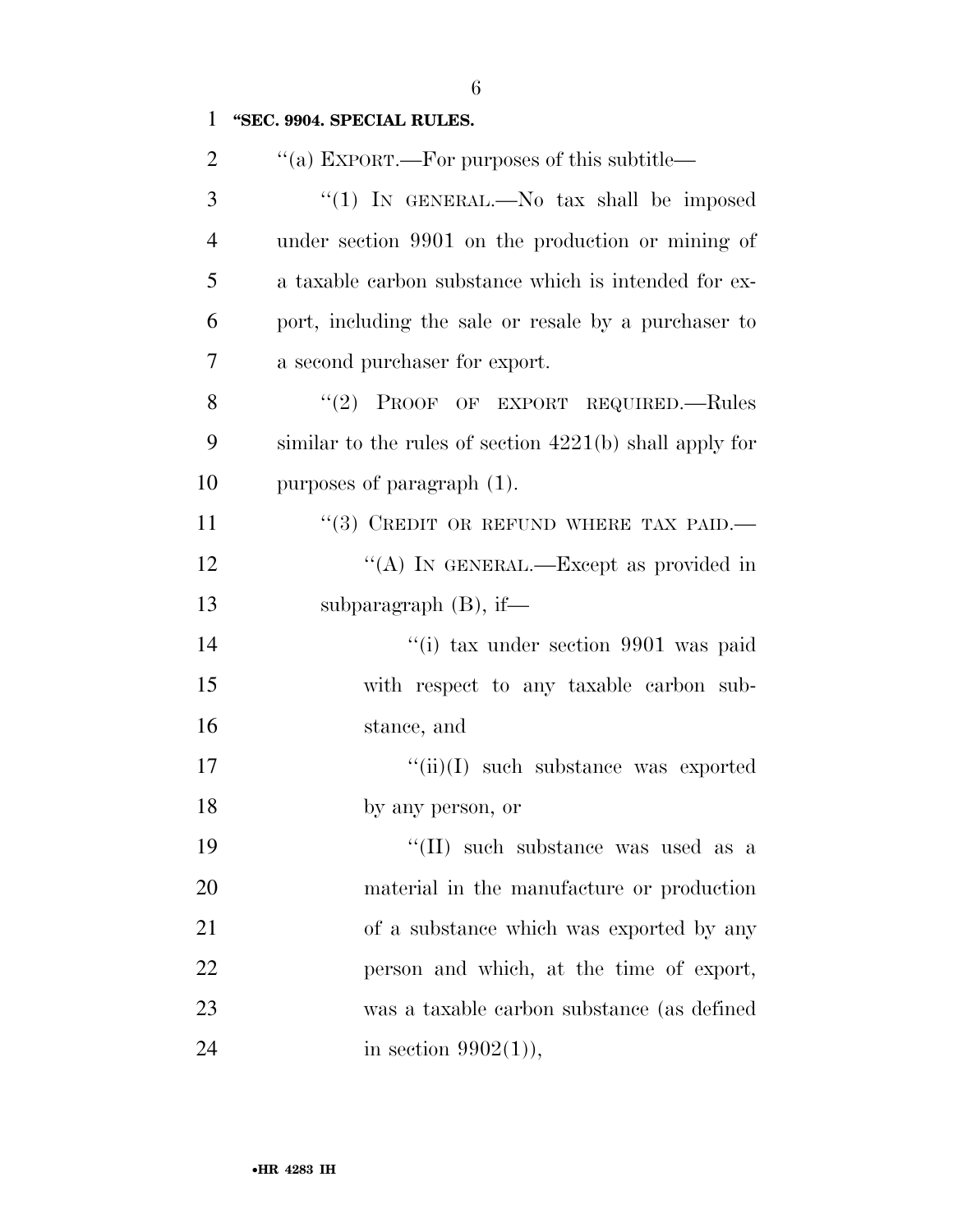| $\mathbf{1}$   | credit or refund (without interest) of such tax      |
|----------------|------------------------------------------------------|
| $\overline{2}$ | shall be allowed or made to the person who paid      |
| 3              | such tax.                                            |
| $\overline{4}$ | "(B) CONDITION TO ALLOWANCE.-No                      |
| 5              | credit or refund shall be allowed or made under      |
| 6              | subparagraph (A) unless the person who paid          |
| 7              | the tax establishes that he—                         |
| 8              | "(i) has repaid or agreed to repay the               |
| 9              | amount of the tax to the person who ex-              |
| 10             | ported the taxable chemical or taxable sub-          |
| 11             | stance (as so defined), or                           |
| 12             | "(ii) has obtained the written consent               |
| 13             | of such exporter to the allowance of the             |
| 14             | eredit or the making of the refund.                  |
| 15             | "(4) REFUNDS DIRECTLY TO EXPORTER.—The               |
| 16             | Secretary shall provide, in regulations, the cir-    |
| 17             | cumstances under which a credit or refund (without   |
| 18             | interest) of the tax under section 9901 shall be al- |
| 19             | lowed or made to the person who exported the tax-    |
| 20             | able carbon substance, where—                        |
| 21             | $\lq\lq$ the person who paid the tax waives          |
| 22             | his claim to the amount of such credit or re-        |
| 23             | fund, and                                            |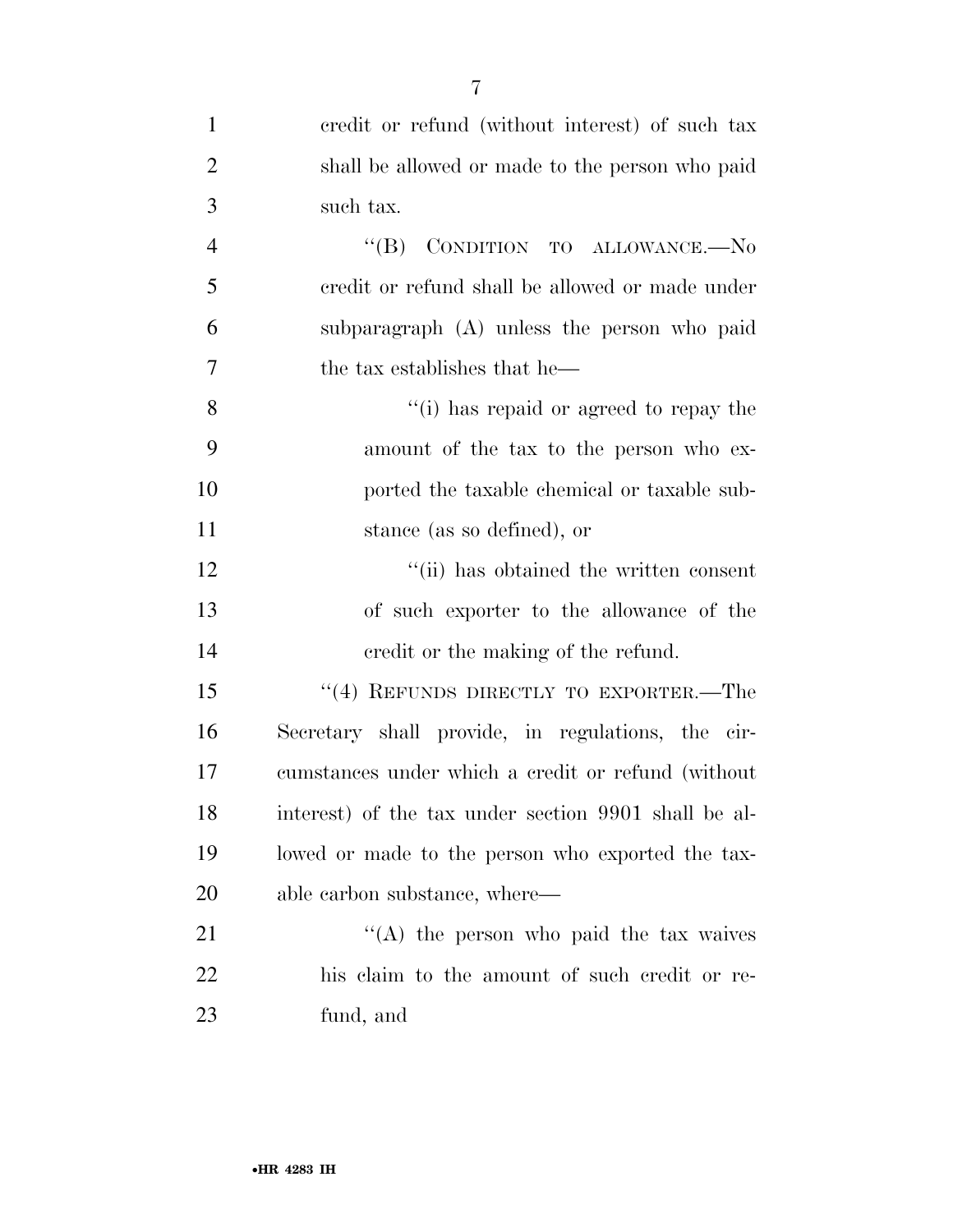| $\mathbf{1}$   | $\lq\lq (B)$ the person exporting the taxable car-   |
|----------------|------------------------------------------------------|
| $\overline{2}$ | bon substance provides such information as the       |
| 3              | Secretary may require in such regulations.           |
| $\overline{4}$ | "(5) REGULATIONS.—The Secretary shall pre-           |
| 5              | scribe such regulations as may be necessary to carry |
| 6              | out the purposes of this subsection.".               |
| 7              | (b) QUARTERLY PAYMENTS TO ELIGIBLE INDIVID-          |
| 8              | $UALS.$ —                                            |
| 9              | (1) IN GENERAL.—From amounts deposited in            |
| 10             | the Treasury of the United States pursuant to sec-   |
| 11             | tion 9901 of the Internal Revenue Code of 1986, the  |
| 12             | Secretary shall make a payment for each calendar     |
| 13             | quarter to each eligible individual.                 |
| 14             | (2) QUARTERLY PAYMENT.—For purposes of               |
| 15             | paragraph (1), the amount of each payment with re-   |
| 16             | spect to an eligible individual shall be the amount  |
| 17             | determined by the Secretary by dividing—             |
| 18             | (A) for the years $2017$ through $2026$ —            |
| 19             | (i) the total amount deposited in the                |
| 20             | Treasury of the United States pursuant to            |
| 21             | section 9901 of the Internal Revenue Code            |
| 22             | of 1986 for the preceding calendar quarter,          |
| 23             | by                                                   |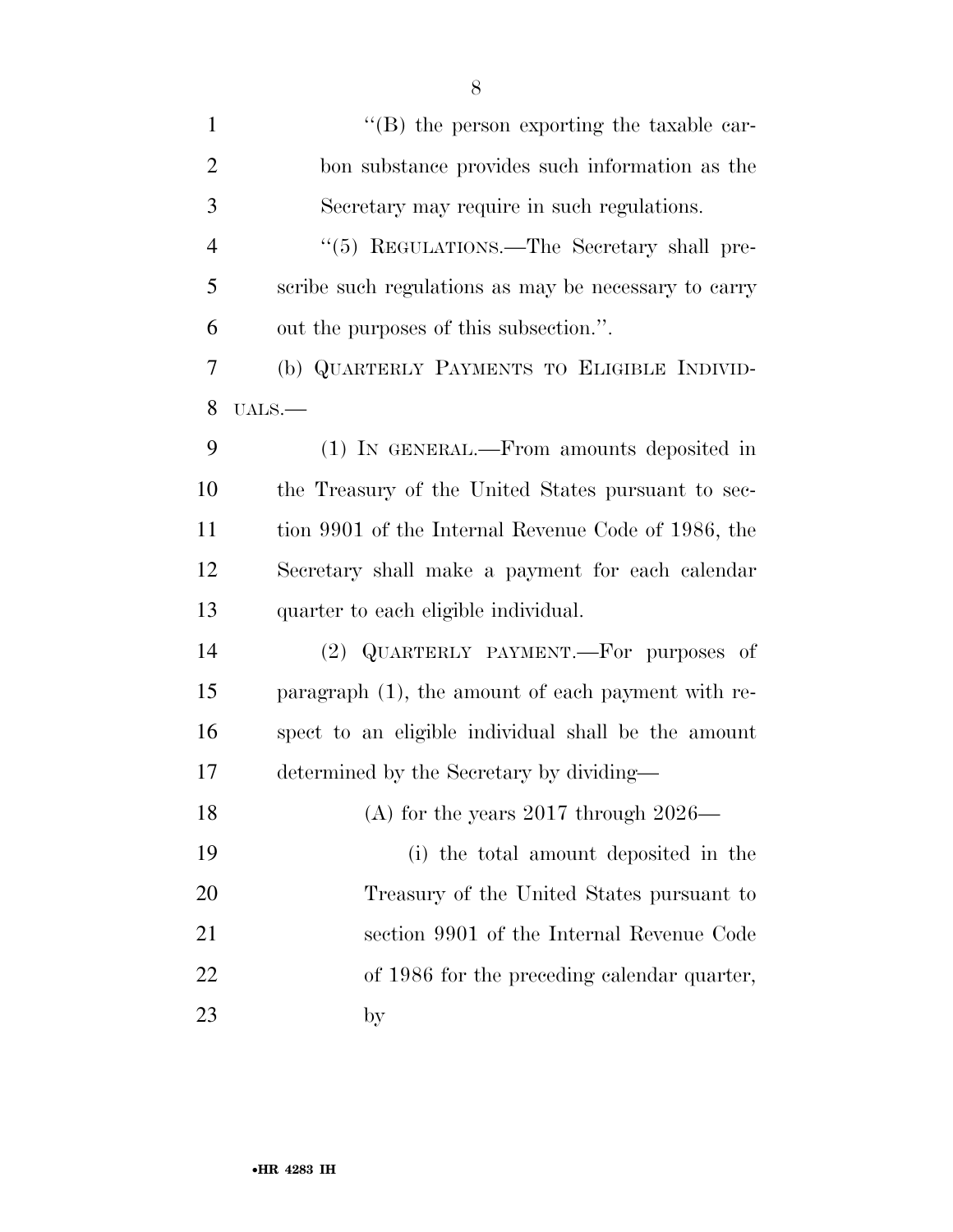(ii) the total number of eligible indi-2 viduals for such preceding calendar quar- ter, and (B) for year 2027 and subsequent years— (i) the smaller of— (I) the average of the total amounts deposited in the Treasury of the United States pursuant to section 9901 of the Internal Revenue Code of 10 1986 for the four quarters of 2026, and 12 (II) the total amount deposited in the Treasury of the United States pursuant to section 9901 of the Inter- nal Revenue Code of 1986 for the pre-16 ceding calendar quarter, by (ii) the total number of eligible indi- viduals for such preceding calendar quar- ter. (3) ELIGIBLE INDIVIDUAL.—For purposes of this subsection, the term ''eligible individual'' means, with respect to any quarter, any individual with a valid social security number (other than a non-resident undocumented individual) who is lawfully

present in the United States for such quarter, as de-